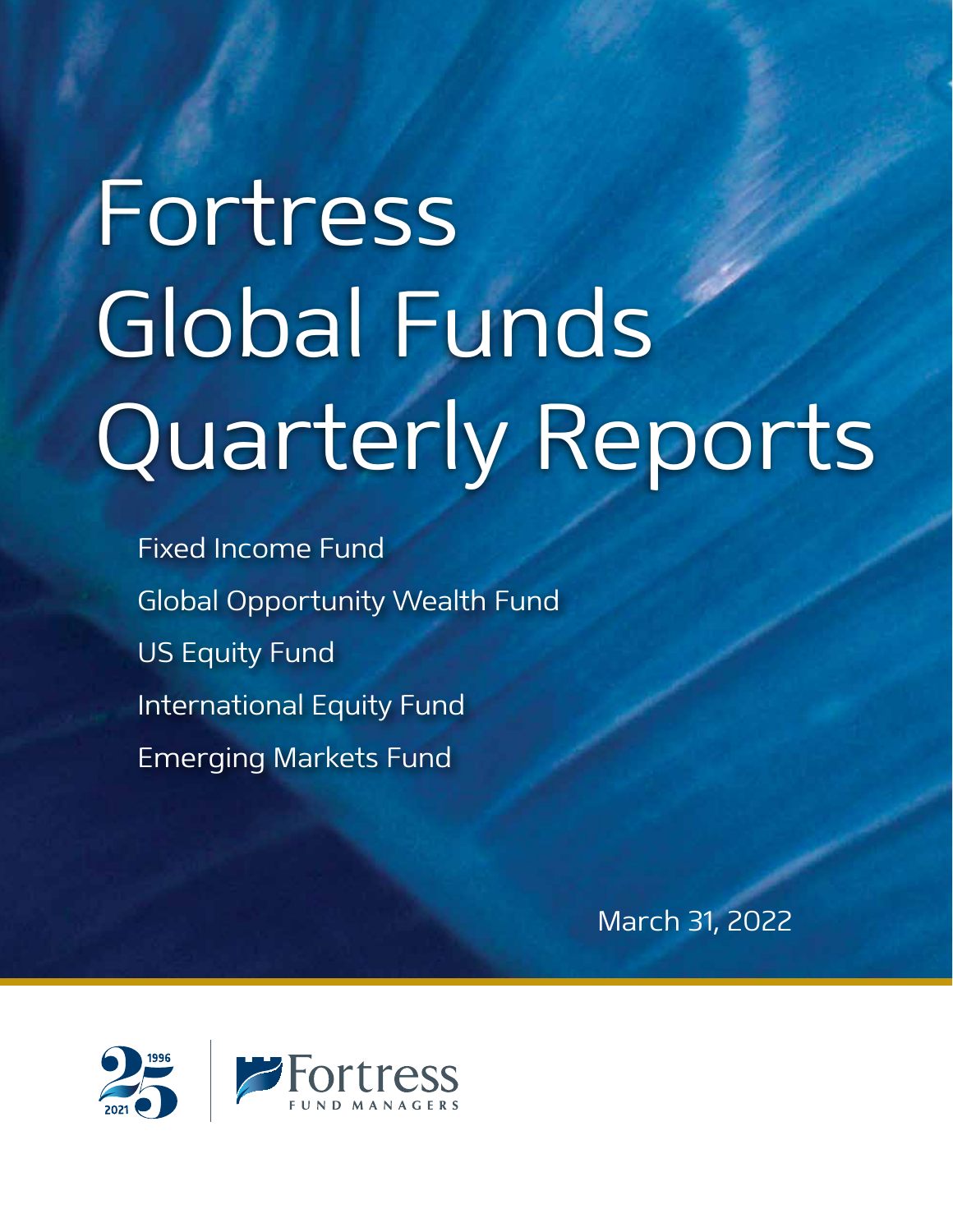

April, 2022.

Dear investors,

It's a rare quarter when we report that normally conservative bonds were more volatile than stocks. Yet that is exactly how 2022 began. With the level and trajectory of interest rates the central concern to start the year, most financial assets fell in price, some of them by a lot. While the Fortress funds mostly held their value better than average, they were all still down in the first quarter. On the equity side, the Fortress US Equity and International Equity funds each declined 2%, and Emerging Markets registered a 10% drop. The war in Ukraine and intensifying geopolitical risks with China and Russia put additional pressure on emerging markets shares, which had already been falling since early 2021. On the bond side, meanwhile, the Fortress Fixed Income Fund was down 4.5% and the average yield on its portfolio rose from 1.8% to 3.1% in the quarter. This was a significantly better result than the broad market index but still far from pleasing. The Fortress Global Opportunity Wealth Fund, with its balanced portfolio of global equities and bonds, posted a decline of 4% for the quarter, also a little ahead of its blended benchmark.

Sadly, there was no shortage of unfortunate news this quarter, in investing and in everyday life. The war in Ukraine added fuel to a fire that already included high inflation, lingering COVID-19 risks, supply chain problems, product shortages, and world central banks far less inclined (at least outwardly) to keep being friendly. Some of the developments involving Russian assets also shed a less than friendly light on the global financial system, where it was demonstrated that assets can be summarily confiscated, or simply canceled. These lessons will not be quickly forgotten and may impact how capital is deployed globally for some time. It's likely that the events of early 2022 will be added to those from the pandemic, under the category of "things that make us all less prosperous than we would have been otherwise". More disease and conflict to guard against, rather than less, is once again part of our lives.

Thankfully, even with these additional burdens, the baseline trend of our collective prosperity is almost certainly still upward and growing. But recent months have offered a reminder that the price one pays for investments still matters in capturing that growth. Speculative technology shares peaked in early and mid-2021 in a frenzy of initial public offerings, and they have continued to decline steadily since. Many of them are down 75% or more from their 2021 highs, and are close to having made a complete roundtrip from the beginning of the pandemic and investors' enthusiasm for all things tech. At the same time, the more steady, boring parts of the equity markets have held their value well and, in many cases, even rallied. In our view the bulk of the decline in speculative technology shares is justified, and there may be more pain to come among companies with little or no earnings power and large market caps. We see this as evidence of the world returning to normal. But the decline has caught some higher quality shares in its wake that have also fallen substantially since late last year, even as their earnings have continued to grow. This is creating an interesting situation for value-oriented investors like us, where some shares we would have previously avoided such as large-cap biotech's, are falling into our "net" as their prices decline. We have been gradually adjusting our portfolios, especially in the U.S., as these changes in relative value become more pronounced.

In terms of global equities more broadly, we continue to see substantial value among select international and emerging markets shares. In these parts of the world, high-quality companies' shares can still be bought for price/earnings ratios in the high single digits, with dividend yields of 3-4%.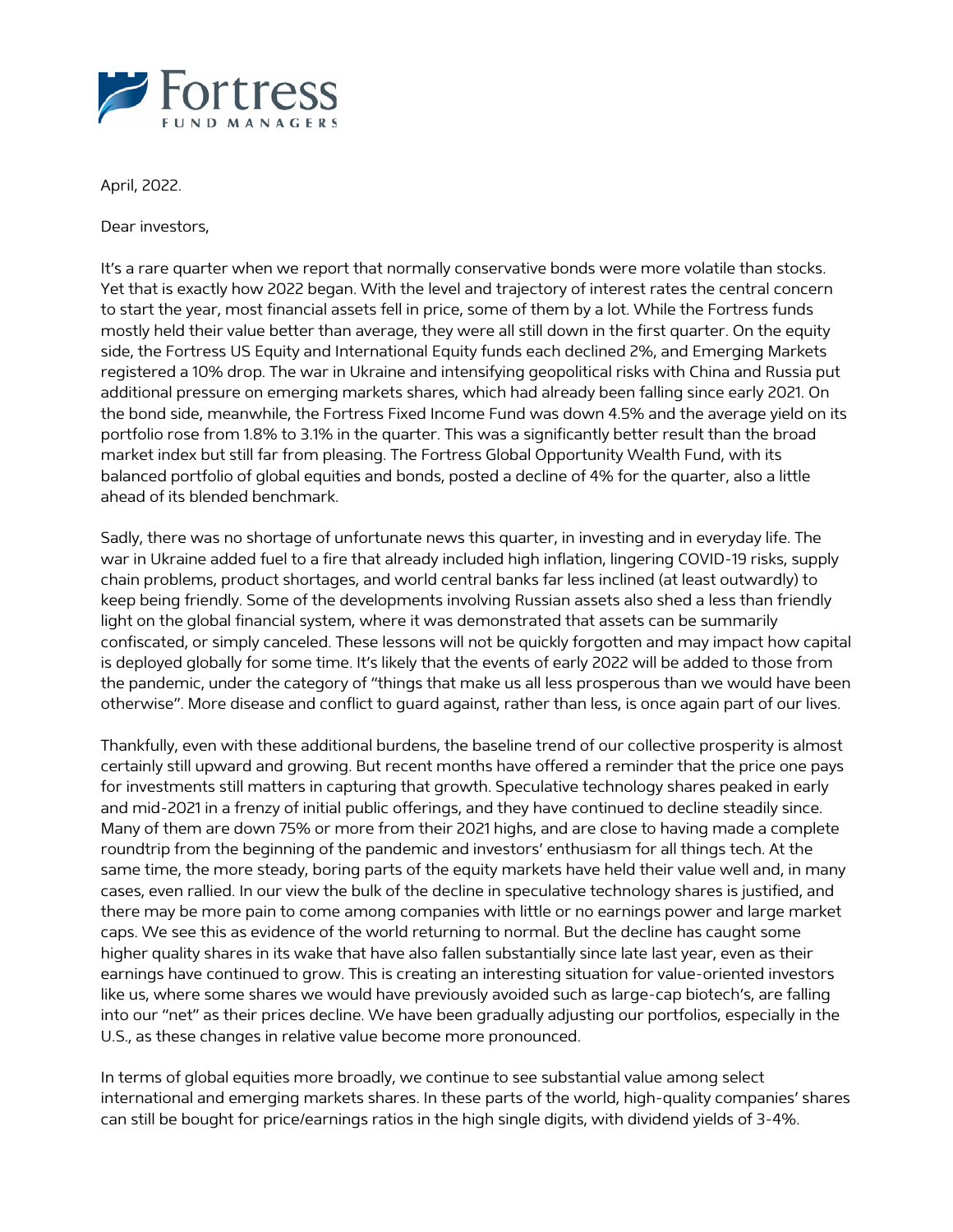Valuations are significantly cheaper than what prevails in the U.S., and are consistent with meaningful long-term returns, especially as the U.S. dollar runs into the limits of its recent strength. As always, international and emerging equities are best accessed in the context of a broadly diversified portfolio, which is how we use them internally.

All things being equal, more diversification among securities and asset classes is usually better than less. Through the pandemic crisis, though, central bank policies pushed bond yields down to exceptionally low levels and made fixed income a far less useful asset class for investors to include in portfolios. Treasury yields were low and credit spreads tight. Thankfully, over the past few (painful) months in the bond market, this situation has now improved significantly. After being as low as 0.3% in mid-2020, U.S. Treasury 5-year notes now yield over 2.5%, which is near the top end of the range that has prevailed since 2008. The average additional yield offered by investment grade corporate bonds has also increased, from 0.8% in 2021 to 1.4% now. Of course, inflation readings have been high, and it is because of this and concern over central bank tightening, that bond yields have risen. An aggressive pace of tightening and persistent inflation is of course possible. In fact, right now it would seem to be the base case being priced in by markets. On balance, though, we think the path of tightening could be more moderate. There are already other significant factors at work to naturally moderate demand, even without higher interest rates. After more than 2 years of relative caution, we have been gradually adding duration in our Fixed Income Fund and returning the fixed income weight in the balanced Global Opportunity Wealth Fund to a more neutral level. It's not happening in a straight line, and it's not always pleasant, but the investment world is indeed getting back to normal.

Thank you for investing with us.

Sincerely,

Pete Arender

Peter Arender, CFA Chief Investment Officer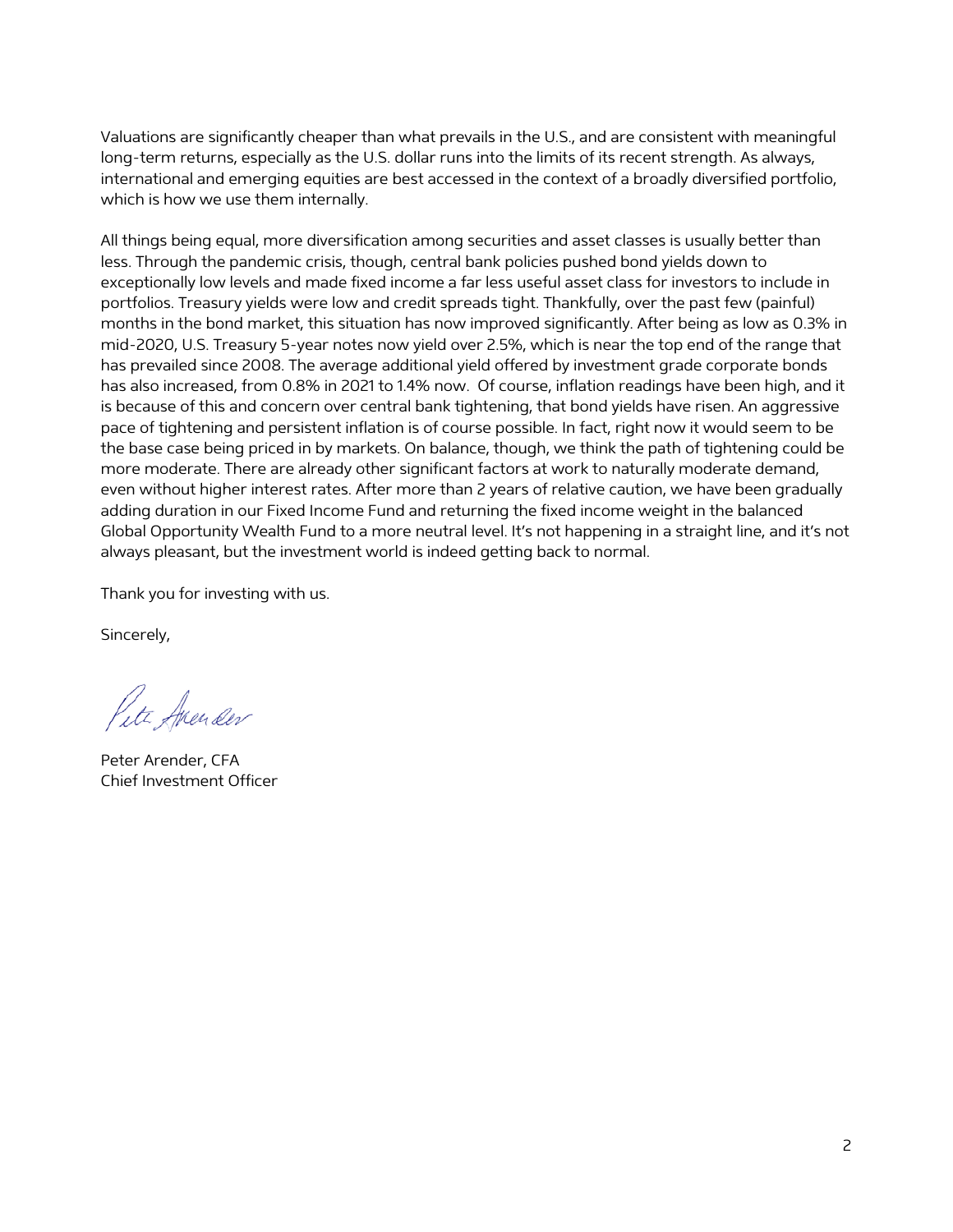## **Fixed Income Fund**

## **Fortress**

## **HIGHLIGHTS:**

The Fund declined 4.5% in the first quarter and is down 2.9% over the past year. In a period of unusually large losses in bonds, the Fed raised its target rate by 0.25% and indicated several more hikes could come to normalise policy post-pandemic, and to lean against currently high inflation. Corporate spreads also widened on fears that policy tightening could go too far and risk causing a recession. Weakness in equities did not lead to a flight to quality into bonds.

While the long-awaited Fed hike was noteworthy, most of the movement happened in longer maturities which capture the market's expectations for the size and speed of *future* rate increases. U.S. Treasury 5-year yields rose from 1.3% to 2.5%, with prices falling accordingly. This was a huge move by bond market standards, reflecting fear that high inflation will persist and cause the Fed to keep hiking aggressively well into next year. Time will tell if this view is correct. On balance, we think the path might be more moderate.

During the quarter we spent cash steadily as bond yields rose and prices fell. Our focus was in the moderate 3-5-year part of the curve, where we added holdings in U.S. Treasuries and high-quality corporates from issuers such as Oracle, Stryker and Berkshire Hathaway. We also exited a small position in Xerox bonds based on issuer fundamentals. The average yield of the Fund's holdings increased during the quarter from 1.8% to 3.1%, a good estimate of its medium-term return potential as rates eventually stabilise.

| <b>PORTFOLIO SUMMARY</b>    |        |       |           |                     |       |  |
|-----------------------------|--------|-------|-----------|---------------------|-------|--|
| Credit<br>Spread<br>Term to |        |       |           |                     |       |  |
|                             | Weight | Yield | Maturity  | Rating*             | (bps) |  |
| <b>FUND</b>                 | 100%   | 3.06% | $6.0$ yrs | А-                  | 72    |  |
| Corporate securities        | 62.2%  | 3.38% | $3.9$ yrs | <b>BBB</b>          | 101   |  |
| Government securities       | 37.8%  | 2.79% | 9.8 yrs   | $AA+$               | 26    |  |
|                             |        |       |           | * Source: Bloomberg |       |  |

#### **CURRENCY ALLOCATION ALLOCATION SUMMARY**





**Paid by the Fund** Fortress Fund Managers Limited John Williams John Williams John Howards John Williams John Howards John Howards John Howards John Williams John Howards John Howards John Howards John Howards John Howards **Investor Redemption Fees PRIMARY CUSTODIAN** Within 3 months of purchase: 2% Morgan Stanley **FULL DIRECTORS** All other times: 0.1% **AUDITORS AUDITORS** Paid to the benefit of remaining shareholders in both cases EY

#### **FUND OBJECTIVE**

**Consistent returns and protection of principal over the medium-term with investments in high-quality bonds.**

| US\$ 100,000               |
|----------------------------|
| US\$ 112.2153              |
| US\$ 34,710,558            |
| Oct 2, 2017                |
| Oct 2, 2017                |
| <b>FORFIFA KY</b>          |
| 15th and end of each month |
|                            |

#### **INVESTMENT RETURNS**

|       | 3 <sub>mo</sub> | 1vr                                | 3vr | 5vr | Inception |
|-------|-----------------|------------------------------------|-----|-----|-----------|
| Fund  |                 | -4.52% -2.93% 2.79%                |     | n/a | 2.60%     |
| Index |                 | $-5.93\%$ $-4.15\%$ $1.68\%$ 2.14% |     |     | 1.87%     |

*Periods longer than one year are annual compound returns*

#### **PERFORMANCE SINCE INCEPTION to 3/31/2022**



#### **TOP 10 HOLDINGS**

| US TREASURY N/B 2.875 8/15/2028   | 124%  |
|-----------------------------------|-------|
| US TREASURY N/B 2.25 2/15/2027    | 10.0% |
| US TREASURY N/B 2.25 8/15/2049    | 5.5%  |
| US DOLLAR CASH                    | 3.5%  |
| US TREASURY N/B 0.625 5/15/2030   | 3.0%  |
| ABBVIF INC 2.95 11/21/2026        | 25%   |
| CITRIX SYSTEMS INC 4.5 12/1/2027  | 2.4%  |
| ISHARES IPM LISD EM RND LISD D    | 24%   |
| GILFAD SCIENCES INC 3.65 3/1/2026 | 2.4%  |
| STRYKER CORP 3.5 3/15/2026        | 23%   |

#### **EXPENSES INVESTMENT MANAGER FORTRESS FUND MANAGERS DIRECTORS**

| Paid by the Fund                                            | Fortress Fund Managers Limited | John Williams         | John Howard            |
|-------------------------------------------------------------|--------------------------------|-----------------------|------------------------|
| Management Fee: 0.35% of net assets per annum               | <b>ADMINISTRATOR</b>           | Ruth Henry            | Maria Nicholls         |
| Administrator Fee: 0.075% of net assets per annum           | Fortress Fund Managers Limited | Greg McConnie         | <b>Tracey Shuffler</b> |
| <b>Investor Redemption Fees</b>                             | PRIMARY CUSTODIAN              | Roger Cave            |                        |
| Within 3 months of purchase: 2%                             | Morgan Stanley                 | <b>FUND DIRECTORS</b> |                        |
| All other times: 0.1%                                       | <b>AUDITORS</b>                | Roger Cave            | Maria Nicholls         |
| Paid to the benefit of remaining shareholders in both cases |                                | John Howard           |                        |

The Fund is a segregated portfolio of Fortress Global Funds SPC Inc., which is an exempted portfolio company incorporated in the Cayman Islands. Offering is to qualified investors only via Offering Memorandum and a Supplement related to this specific portfolio. This report is for information purposes only and does not constitute an offer or solicitation to purchase the Fund. **The Fund may not be sold to U.S. persons.**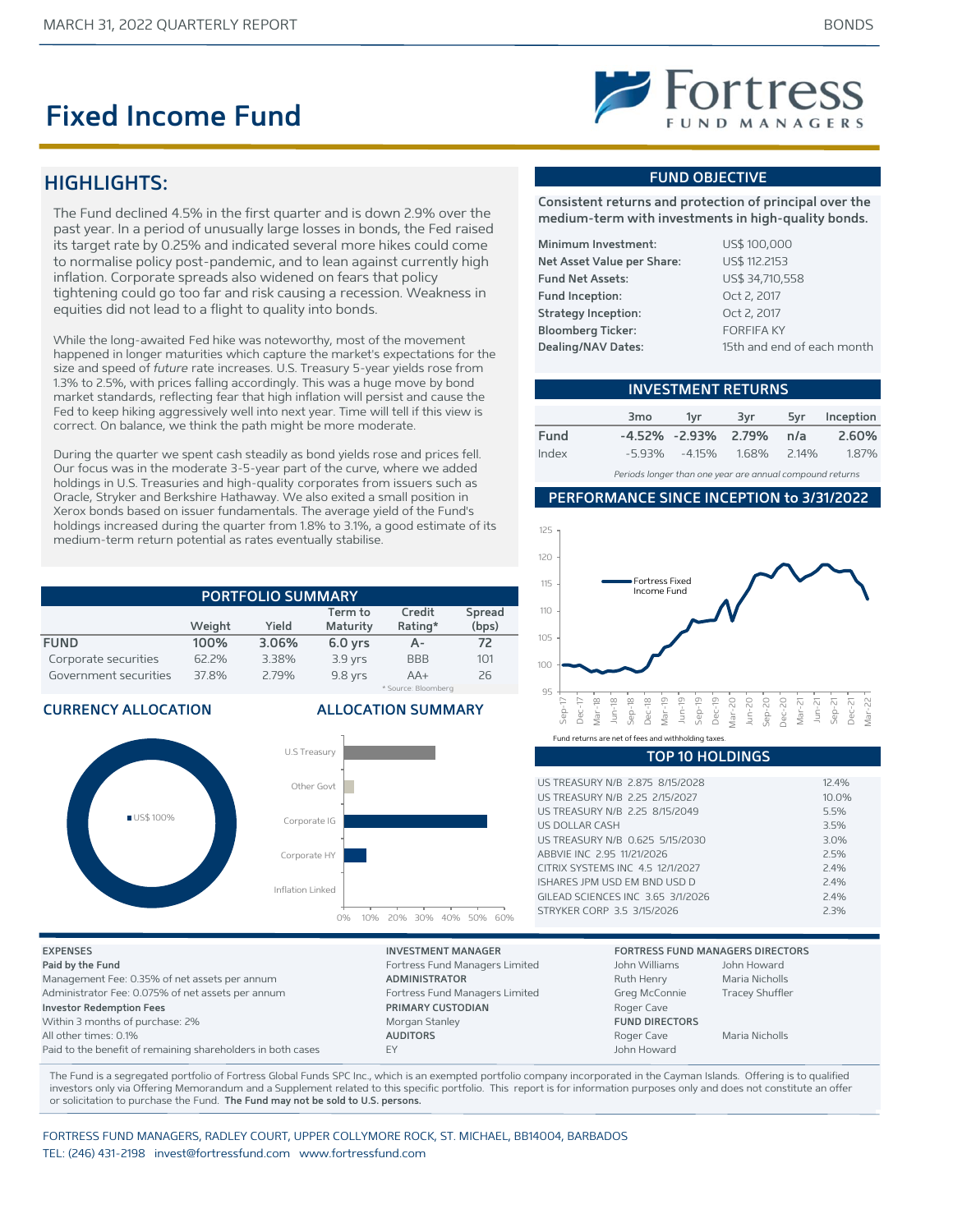## **Global Opportunity Wealth Fund**

## **HIGHLIGHTS:**

The Fund declined 4.1% in the first quarter and is up 0.8% over the past year. Global stocks and bonds came under significant pressure during the quarter as the Fed and other central banks tightened policy in response to high inflation readings. The war in Ukraine and the resulting sanctions, economic disruptions and geopolitical risk implications, also weighed on equity and credit markets, as did COVID-19 lockdowns in China.

The Fortress US Equity, International Equity and Fixed Income funds all outperformed their respective benchmarks while the Emerging Markets fund lagged and saw the largest declines. In general well-valued shares outperformed higher valued growth stocks as the correction in the most speculative parts of the equity markets that began late last year continued. As a result, our positions held in better than most. With interest rates rising this far and this fast, though, there were few parts of global markets left untouched.

While the path to higher bond yields has been painful, there is a silver lining. Higher yields today mean bonds are once again useful from a return and risk reduction perspective, especially if current inflation and rate hike fears prove overdone, as we suspect may be the case. The Funds' holdings in high-quality, well-valued global equities meanwhile are still priced for substantial long-term returns, even with only modest assumptions on operating conditions in the years ahead.

#### **PORTFOLIO SUMMARY**

The Fund's portfolio is spread across core global equities and high-quality bonds with a long-term value orientation. The benchmark for the Fund is a blended index of **60%** global stocks and **40%** global bonds, though positioning may differ from this both structurally and tactically. The Fund may include smaller allocations to specialist managers and alternative assets depending on the value available in areas such as small capitalisation shares, real estate and emerging markets debt.

#### **GEOGRAPHIC ALLOCATION ASSET CLASS SUMMARY**



#### **FUND OBJECTIVE**

 $\blacktriangleright$  Fortress

**Long term wealth preservation and growth for the whole portfolio.**

| Minimum Investment:        | US\$ 100,000               |
|----------------------------|----------------------------|
| Net Asset Value per Share: | US\$ 138.1955              |
| <b>Fund Net Assets:</b>    | US\$ 18,517,976            |
| Fund Inception:            | May 31, 2013               |
| <b>Strategy Inception:</b> | May 31, 2013               |
| <b>Bloomberg Ticker:</b>   | <b>FORTGOW KY</b>          |
| Dealing/NAV Dates:         | 15th and end of each month |
|                            |                            |

#### **INVESTMENT RETURNS**

|           | 3 <sub>mo</sub> | 1vr     | 3vr  | 5vr       | Inception |
|-----------|-----------------|---------|------|-----------|-----------|
| Fund      | -4.1%           | $0.8\%$ |      | 7.3% 4.9% | 3.7%      |
| Benchmark | -5.5%           | $2.7\%$ | 8.8% | 77%       | 6.7%      |
|           |                 |         |      |           |           |

*Periods longer than one year are annual compound returns*

#### **PERFORMANCE SINCE INCEPTION to 3/31/2022**



Fund returns are net of fees and withholding taxe

| FORTRESS FIXED INCOME FUND             | 32.0% |
|----------------------------------------|-------|
| FORTRESS INTERNATIONAL EQUITY FUND     | 26.7% |
| FORTRESS US EQUITY FUND                | 254%  |
| FORTRESS EMERGING MARKETS FUND         | 98%   |
| TEMPLETON ASIAN SMALLER COMPANIES FUND | 4 1%  |
| VANGUARD TOTAL WORLD STOCK ETF         | 12%   |
| US DOLLAR CASH                         | 0.9%  |
|                                        |       |

**TOP ALLOCATIONS**

| Paid by the Fund                                                       | Fortress Fund Managers Limited | John Williams         | John Howard            |
|------------------------------------------------------------------------|--------------------------------|-----------------------|------------------------|
| Management Fee: 0.65% of net assets p.a. (other Fortress funds rebate) | ADMINISTRATOR                  | Ruth Henry            | Maria Nicholls         |
| Administrator Fee: 0.1% of net assets per annum                        | Fortress Fund Managers Limited | Greg McConnie         | <b>Tracey Shuffler</b> |
| <b>Investor Redemption Fees</b>                                        | PRIMARY CUSTODIAN              | Roger Cave            |                        |
| Within 6 months of purchase: 2%                                        | Morgan Stanley                 | <b>FUND DIRECTORS</b> |                        |
| All other times: 0.2%                                                  | <b>AUDITORS</b>                | Roger Cave            | Maria Nicholls         |
| Paid to the benefit of remaining shareholders in both cases            | <b>FY</b>                      | John Howard           |                        |

The Fund is a segregated portfolio of Fortress Global Funds SPC Inc., which is an exempted portfolio company incorporated in the Cayman Islands. Offering is to qualified investors only via Offering Memorandum and a Supplement related to this specific portfolio. This report is for information purposes only and does not constitute an offer or solicitation to purchase the Fund. **The Fund may not be sold to U.S. persons.**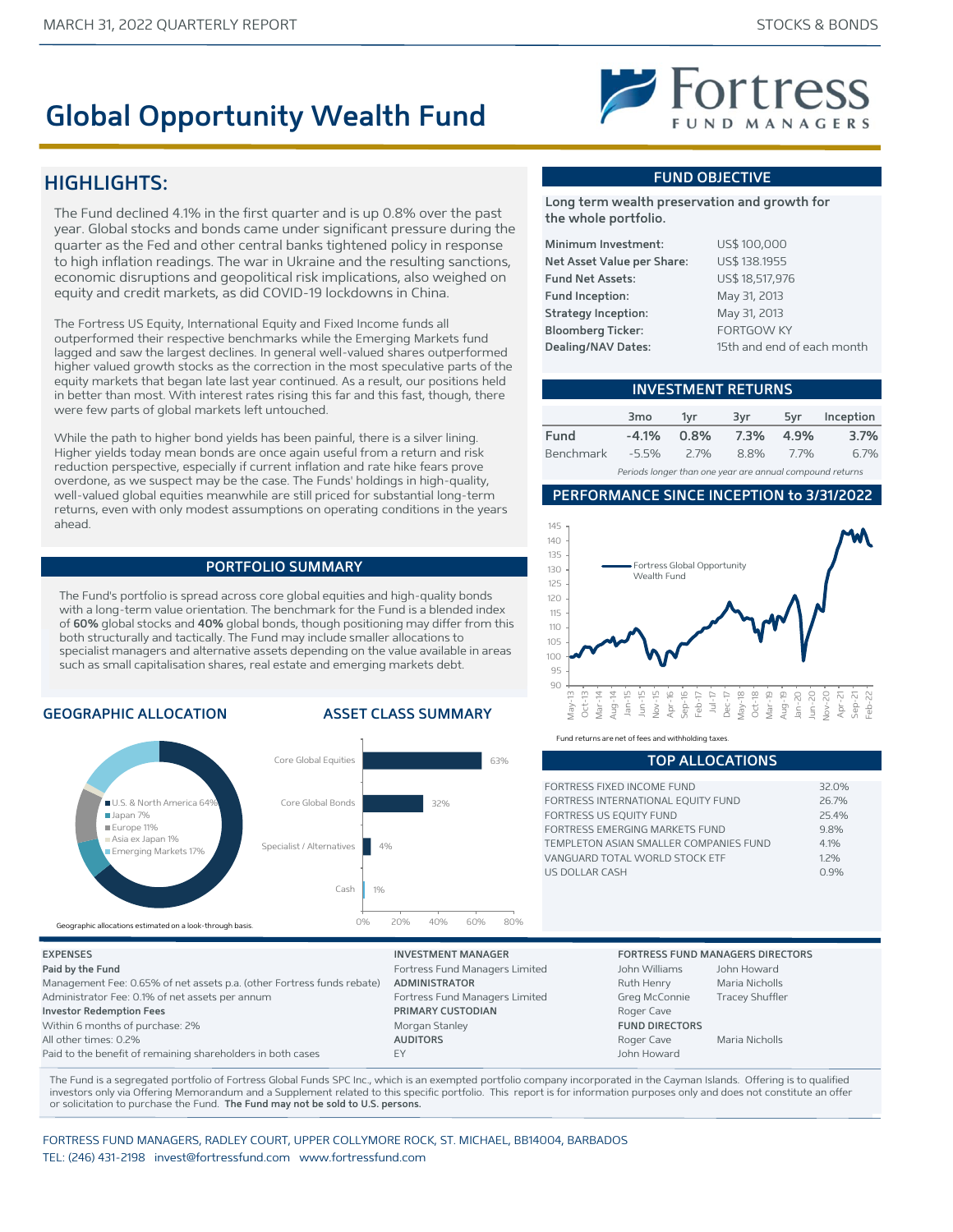## **US Equity Fund**

### **HIGHLIGHTS:**

The Fund declined 2.1% in the first quarter and is up 11.6% over the past year. U.S. stocks came under pressure as inflation readings remained high, the Fed raised its target rate in March, and the markets priced in several more rate hikes soon. The Fund outperformed this quarter as equity weakness was concentrated in highly priced technology shares where we had relatively little exposure.

The onset of war in Ukraine in late February led to some initial weakness in U.S. equities but this proved short-lived. The larger concern for U.S. investors remained rising interest rates and the growing chances that a recession of some kind will be necessary to reverse recently high inflation. Defensive sectors like energy, utilities and consumer staples outperformed while info tech and related areas underperformed. Lockdowns in China and disruptions from ongoing COVID-19 outbreaks globally also kept supply chains constrained and raised operating costs. Companies seem to be adapting, though. Even with higher costs and a slower economy, our portfolio holdings still expect earnings growth of 8% on average next year.

During the quarter we moved out of positions in Gilead Sciences, LyondellBasell Industries, Principal Financial Group and Kroger. As weakness in technology shares intensified, we found solid companies among similar shares on sale at very reasonable prices. These are profitable, growing businesses with prices in some cases down 50-70% from recent hights. We added new holdings in Vertex Pharmaceuticals, Global Payments, Starbucks and PayPal. We also added to holdings like FMC, Regeneron, Garmin and AO Smith on weakness. The Fund still has 2.8% cash to invest on further market weakness.

**PORTFOLIO SUMMARY**

|                        | P/E Ratio |       | P/B Ratio P/FCF Ratio | Div Yld | <b>ROE</b>        |  |
|------------------------|-----------|-------|-----------------------|---------|-------------------|--|
| <b>FUND</b>            | 15.0      | 42    | 14.7                  | 1.9%    | 28.0%             |  |
| Index                  | 195       | 46    | 24.5                  | 17%     | 23.6%             |  |
| Fund discount to index | $-23%$    | $-9%$ | $-40%$                |         | Source: Bloomberg |  |

**GEOGRAPHIC ALLOCATION SECTOR ALLOCATION**





#### **FUND OBJECTIVE**

**Long term growth with limited risk in U.S. large cap equities.**

| Minimum Investment:        | US\$ 100,000               |
|----------------------------|----------------------------|
| Net Asset Value per Share: | US\$ 200.4358              |
| <b>Fund Net Assets:</b>    | US\$ 52,435,396            |
| Fund Inception:            | Feb 28, 2013               |
| <b>Strategy Inception:</b> | Feb 18, 2009               |
| <b>Bloomberg Ticker:</b>   | <b>FORUEFA KY</b>          |
| Dealing/NAV Dates:         | 15th and end of each month |

#### **INVESTMENT RETURNS**

|       | 3 <sub>mo</sub> | 1vr   | 3vr         | 5vr  | Inception |
|-------|-----------------|-------|-------------|------|-----------|
| Fund  | $-2.1%$         |       | 11.6% 12.5% | 8.5% | 10.6%     |
| Index | $-47%$          | 15.2% | 18.3%       | 154% | 15.9%     |

*Periods longer than one year are annual compound returns*

#### **PERFORMANCE SINCE INCEPTION to 3/31/2022**



| .                             |      |
|-------------------------------|------|
|                               |      |
| <b>GENERAL DYNAMICS CORP</b>  | 4.1% |
| <b>TRACTOR SUPPLY COMPANY</b> | 3.9% |
| CHECK POINT SOFTWARE TECH     | 3.8% |
| UNITEDHEALTH GROUP INC.       | 3.8% |
| <b>TYSON FOODS INC-CLA</b>    | 3.8% |
| <b>ANTHEM INC</b>             | 3.7% |
| <b>FMC CORP</b>               | 3.7% |
| VERTEX PHARMACEUTICALS INC    | 3.6% |
| AMERIPRISE FINANCIAL INC      | 3.5% |
| JOHNSON & JOHNSON             | 3.5% |

**TOP 10 HOLDINGS**

| <b>EXPENSES</b>                                             | <b>INVESTMENT MANAGER</b>      |                       | <b>FORTRESS FUND MANAGERS DIRECTORS</b> |
|-------------------------------------------------------------|--------------------------------|-----------------------|-----------------------------------------|
| Paid by the Fund                                            | Fortress Fund Managers Limited | John Williams         | John Howard                             |
| Management Fee: 1% of net assets per annum                  | <b>ADMINISTRATOR</b>           | Ruth Henry            | Maria Nicholls                          |
| Administrator Fee: 0.1% of net assets per annum             | Fortress Fund Managers Limited | Greg McConnie         | <b>Tracey Shuffler</b>                  |
| <b>Investor Redemption Fees</b>                             | PRIMARY CUSTODIAN              | Roger Cave            |                                         |
| Within 6 months of purchase: 2%                             | Morgan Stanley                 | <b>FUND DIRECTORS</b> |                                         |
| All other times: 0.2%                                       | <b>AUDITORS</b>                | Roger Cave            | Maria Nicholls                          |
| Paid to the benefit of remaining shareholders in both cases | FY                             | John Howard           |                                         |
|                                                             |                                |                       |                                         |

The Fund is a segregated portfolio of Fortress Global Funds SPC Inc., which is an exempted portfolio company incorporated in the Cayman Islands. Offering is to qualified investors only via Offering Memorandum and a Supplement related to this specific portfolio. This report is for information purposes only and does not constitute an offer or solicitation to purchase the Fund. **The Fund may not be sold to U.S. persons.**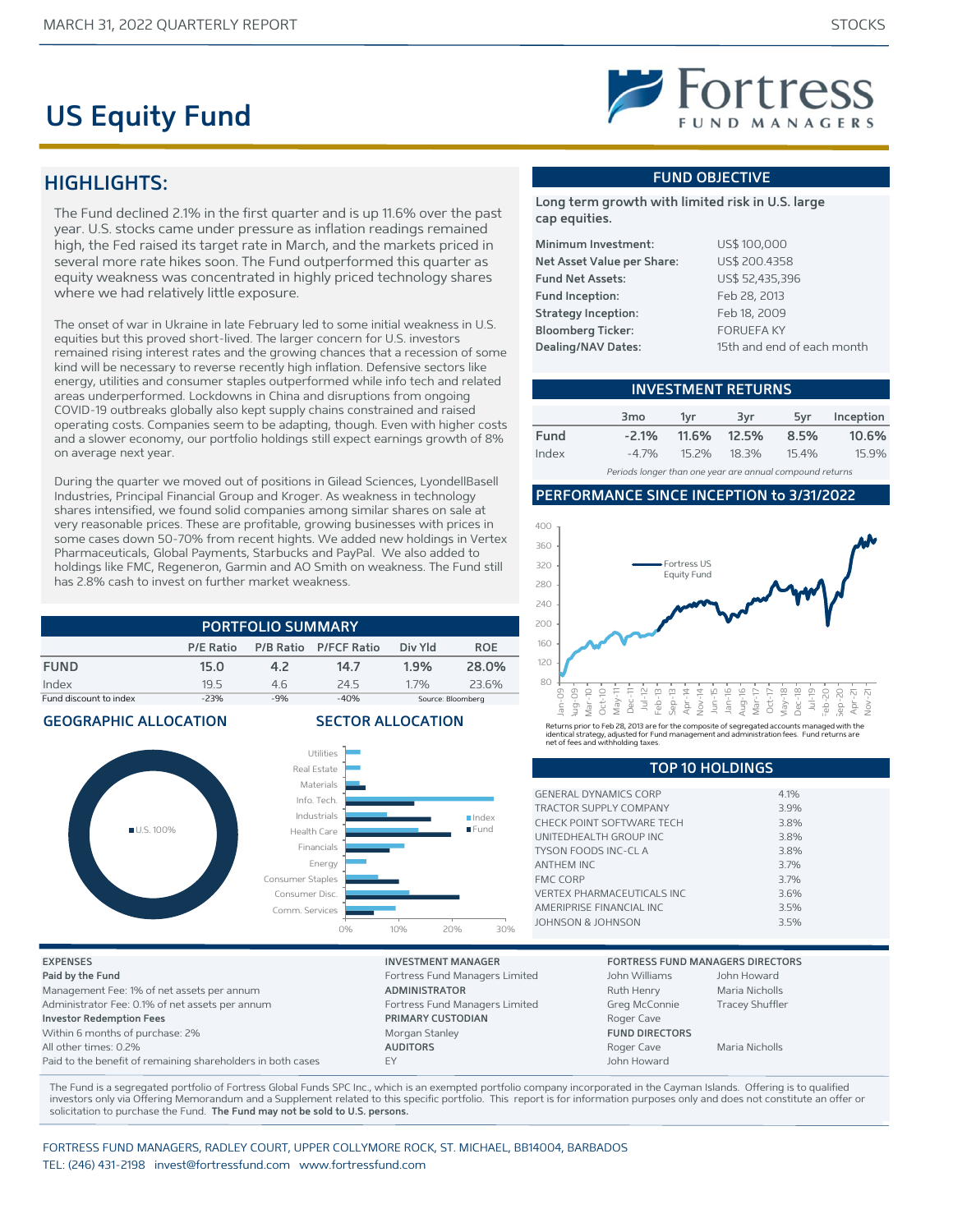## **International Equity Fund**

#### **HIGHLIGHTS:**

The Fund declined 2.3% in the first quarter and is up 2.3% over the past year, both ahead of benchmark. International equities came under pressure after the onset war in Ukraine, and saw further headwinds from rising interest rates as the Bank of England and Fed both hiked their target rates. COVID-19 lockdowns in China also weighed on economic activity as did substantially higher energy and shipping costs. The euro, Japanese yen and British Pound all weakened against the U.S. dollar, reducing returns on international shares in dollar terms.

Holdings in Japan and Hong Kong held in relatively well during the quarter, and on balance posted positive returns. Europe saw the weakest returns, not surprisingly, as the impact of war, rising geopolitical risks, and direct economic distruptions via energy and other markets was most acute there. High inflation readings have also left major central banks either tightening or planning to tighten in the near future. Even with these challenges, the Fund's portfolio holdings are still expected to see 8% earnings growth next year - as economic growth almost certainly weakens, we should take these with a grain of salt, but steady earnings seem like a reasonable base case.

During the quarter we spent cash as share prices fell, and made some switches within the portfolio. We moved out of a holding in WPP and initiated a new position in Nintendo. We also added to existing holdings in Air Liquide, Wolters Kluwer, Michelin, Kering, Ping An, Alibaba and Logitech, and trimmed the Fund's position in Tokyo Electron as it rallied. We think valuations and future return prospects are still extremely attractive in this part of the investing world.

#### **PORTFOLIO SUMMARY P/E Ratio P/B Ratio P/FCF Ratio Div Yld ROE FUND 11.7 1.8 9.9 2.9% 15.4%** Index 12.9 1.8 15.4 2.8% 14.0% Fund discount to index -9% 0% -36% -36% Source: Bloomberg

#### **GEOGRAPHIC ALLOCATION SECTOR ALLOCATION**



**Paid by the Fund** Fortress Fund Managers Limited John Williams John Howard Management Fee: 1% of net assets per annum **ADMINISTRATOR** Ruth Henry Maria Nicholls Administrator Fee: 0.1% of net assets per annum example and Managers Limited Greg McConnie Tracey Shuffler **Investor Redemption Fees PRIMARY CUSTODIAN** Roger Cave Within 6 months of purchase: 2% **FUND DIRECTORS** Morgan Stanley **FUND DIRECTORS** All other times: 0.2% **AUDITORS** AUDITORS Roger Cave Maria Nicholls Paid to the benefit of remaining shareholders in both cases EY John Howard

Fortress International Equit Fund

190 210



Returns prior to Feb 28, 2013 are for the composite of segregated accounts managed with the identical strategy, adjusted for Fund management and administration fees. Fund returns are net of fees and withholding taxes.

| <b>TOP 10 HOLDINGS</b>  |      |  |
|-------------------------|------|--|
|                         |      |  |
| ROCHE HOLDING AG        | 4.5% |  |
| TORONTO-DOMINION BANK   | 4.2% |  |
| AGNICO FAGLE MINES LTD  | 4.1% |  |
| <b>ITOCHU CORP</b>      | 3.9% |  |
| MANULIFE FINANCIAL CORP | 3.8% |  |
| WOLTERS KLUWER          | 3.8% |  |
| AIR LIQUIDE SA          | 3.7% |  |
| NINTENDO CO LTD         | 3.7% |  |
| CHINA MERCHANTS BANK-H  | 3.6% |  |
| ORIX CORP               | 3.6% |  |
|                         |      |  |

#### **EXPENSES INVESTMENT MANAGER FORTRESS FUND MANAGERS DIRECTORS**

The Fund is a segregated portfolio of Fortress Global Funds SPC Inc., which is an exempted portfolio company incorporated in the Cayman Islands. Offering is to qualified investors only via Offering Memorandum and a Supplement related to this specific portfolio. This report is for information purposes only and does not constitute an offer or solicitation to purchase the Fund. **The Fund may not be sold to U.S. persons.**

FORTRESS FUND MANAGERS, RADLEY COURT, UPPER COLLYMORE ROCK, ST. MICHAEL, BB14004, BARBADOS TEL: (246) 431-2198 invest@fortressfund.com www.fortressfund.com



#### **FUND OBJECTIVE**

**Long term growth with limited risk in non-U.S. large cap equities.**

| Minimum Investment:        | US\$ 100,000               |
|----------------------------|----------------------------|
| Net Asset Value per Share: | US\$ 155.3071              |
| <b>Fund Net Assets:</b>    | US\$ 72,616,993            |
| Fund Inception:            | Feb 28, 2013               |
| <b>Strategy Inception:</b> | Jun 30, 2009               |
| <b>Bloomberg Ticker:</b>   | <b>FORIEFA KY</b>          |
| Dealing/NAV Dates:         | 15th and end of each month |
|                            |                            |

| <b>INVESTMENT RETURNS</b> |                 |        |      |      |           |
|---------------------------|-----------------|--------|------|------|-----------|
|                           | 3 <sub>mo</sub> | 1vr    | 3vr  | 5vr  | Inception |
| Fund                      | $-2.3%$         | 2.3%   | 9.7% | 5.8% | 5.4%      |
| Index                     | $-5.4%$         | $-15%$ | 75%  | 6.8% | 6.7%      |

*Periods longer than one year are annual compound returns*

#### **PERFORMANCE SINCE INCEPTION to 3/31/2022**